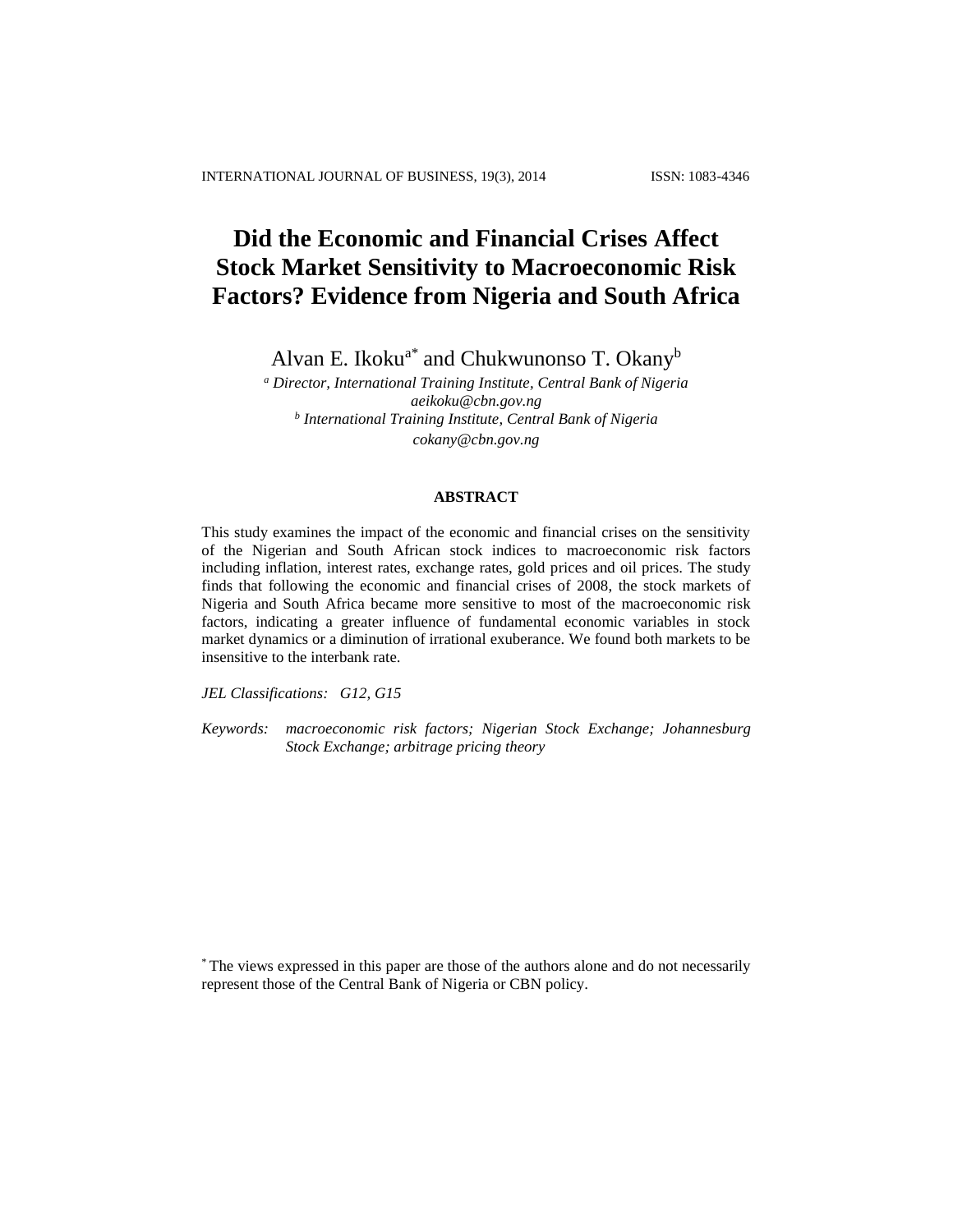# **I. INTRODUCTION**

The Arbitrage Pricing Theory or APT (Ross, 1976; Ross and Stephen, 1980; Chen, Roll and Ross, 1986) suggests that there might be a number of macroeconomic variables which are priced in stock markets, unlike the capital asset pricing model's (CAPM) market portfolio (Sharpe, 1964; Lintner, 1965). In applying the APT, however, we trade the simplicity of the CAPM's market portfolio for an undefined and potentially large number of macroeconomic variables that could explain stock returns. Nevertheless, the intuition that stock returns are explained by more than one variable has motivated a large and growing number of investigations of the impact of macroeconomic variables on stock returns.

A study by Ikoku and Hosseini (2013) investigated the sensitivity of the various sectors of the Nigerian stock market to changes in interest rates, inflation, exchange rates and oil prices. The results provided information which was important in determining how the various sectors of quoted stocks on the exchange reacted to the aforementioned macroeconomic factors by estimating their elasticities. While the results of the study were mixed across the sectors, we drew motivation from this study in developing this paper. Unlike the paper by Ikoku and Hosseini, we increased the number of macroeconomic risk factors in this study, determined the sensitivity of the whole market, as against sectors, to the risk factors, and also included the South African stock market for comparison. In addition, we try to determine the impact of the global economic and financial crises (EFC) on the sensitivities of the two equity markets.

In order to address the gap in literature on emerging African markets, we were driven to study select African markets, based on the availability of data, to determine how effective the APT is in estimating the movement of stock prices. Also, motivated by the events associated with the recent global financial crisis, our decision to divide the data into two parts to enable us study the impact of the crisis on sensitivities further enriches our findings and would provide more relevant information to policy makers and investors alike.

This paper seeks to examine whether the EFC had an impact on the sensitivity of two prominent African stock markets to macroeconomic variables. Did the sensitivity of the frontier stock market of Nigeria and the emerging stock market of South Africa to inflation, exchange rates, short-term and long-term interest rates, the price of Gold and Crude oil change as a result of the economic and financial crises that began in 2008? This is an interesting question that deserves a thorough investigation, and this paper seeks to shed more light on the issue.

The rest of this paper is structured as follows. Section II presents a brief review of the literature, Section III discusses the data and methodology employed for this study, and Section IV presents the results of the empirical analysis. In Section V, we offer an interpretation of the results and Section VI concludes.

# **II. LITERATURE REVIEW**

While there has been extensive research on the impact of macroeconomic variables on stock indices in developed markets, the same cannot be said of emerging much less frontier markets. Establishing the impact of oil price shocks on firms' expected returns, Apergis and Miller (2008) set out to add to existing literature by studying the impact of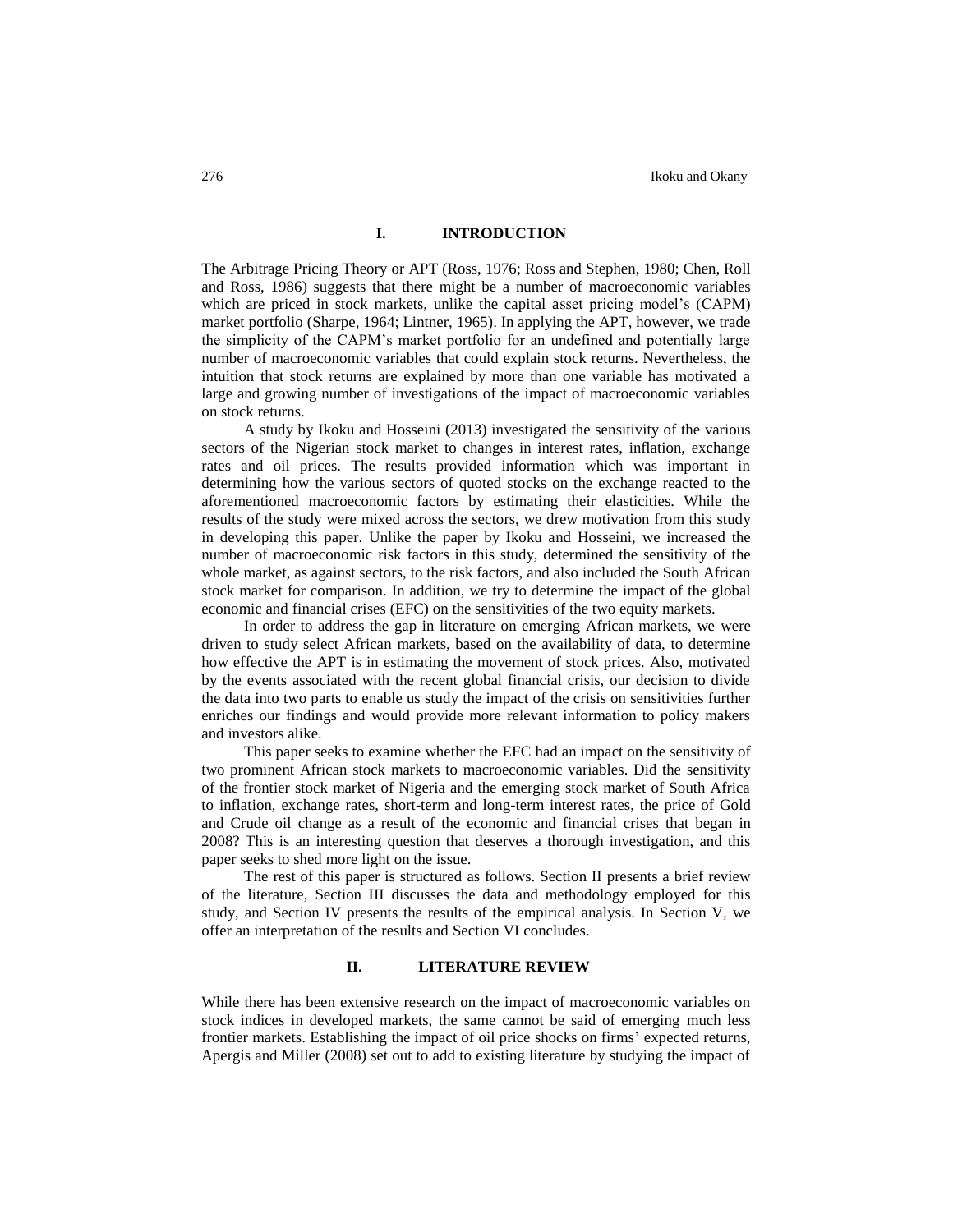oil price shocks on a number of stock markets, including but not limited to the United States, Germany, United Kingdom and Japan. They built Vector Autoregressive and Vector Error Correction models to determine long term relationships and used this as a proxy to predicting stock returns in these markets. The results of their analysis revealed that while oil price shocks were significant in predicting stock returns, the magnitude of the coefficients were small.

Gay (2008) studied the effect of macroeconomic variables on the stock market of the BRIC (Brazil, Russia, India and China) nations. The results of his study implied that there was no significant relationship between the indices of these stock markets and exchange rates and oil prices.

Alam and Uddin (2009) also studied the relationship between stock prices and interest rates on 15 developed and developing economies including the Johannesburg Stock exchange using panel data. Interest rates were found to explain approximately 37 percent of the total variation in stock price movements. They further claimed that the general relationship was a negative relationship across the markets due to interest rates being the cost of capital.

In another study, Masih et.al (2010) investigated the interaction between stock prices and the price of oil to determine if there was any long run relationship between the two in the Korean stock market. Having established the presence of a long run relationship, the authors made use of the linear combination of both variables as one of the explanatory variables in modeling stock prices in an error correction model. The results of their analysis revealed that indeed oil prices were statistically significant in modeling stock prices on the Korean market.

Narayan and Narayan (2010) also conducted the same investigation on daily data with the inclusion of nominal exchange rates on the Vietnamese stock market, revealing that all three variables were cointegrated. They subsequently built an error correction model to explain variations in the movements of stock prices in the market, concluding that there was a positive and significant relationship between stock prices and oil prices while the relationship was negative in the case of exchange rates. The discovery of an ARCH effect in the residuals prompted the authors to build a general autoregressive conditional heteroscedasticity (GARCH 1,1) model of the stock prices. The results from the GARCH model also confirmed the significance of the relationship between the variables and stock prices, while the residuals indicated the absence of residual heteroscedasticity in their model.

A study on the frontier market of Cote d'Ivoire revealed a significant relationship between the stock market index and macroeconomic variables. Utilizing granger causality tests and an error correction model, Herve et al. (2011) revealed that among the inflation rate, money supply, interest rates and the index of industrial production, only the inflation rate and the domestic interest rates were significant in predicting stock market prices for that market. The results of a granger causality test showed bidirectional causality between the stock price index and the domestic interest rates indicating that changes in interest rates had a significant influence on stock prices and vice-versa.

Iqbal et al. (2012) argued that there is a significant relationship between returns on the Pakistani stock exchange and a number of economic variables. In a bid to establish this claim, they ran a regression model predicting stock returns using exchange rates, inflation, crude oil prices and money supply as independent variables to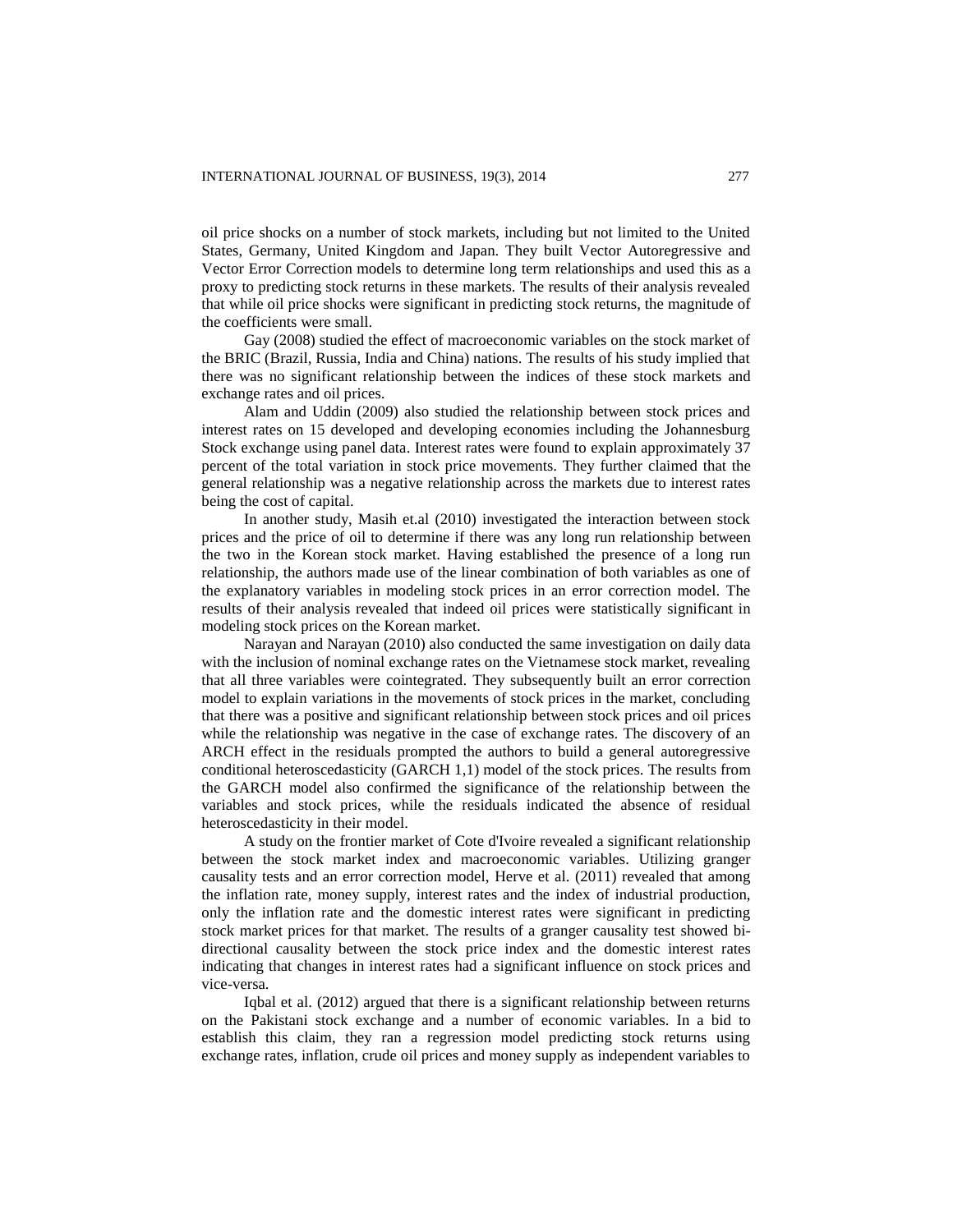produce betas for the systemic factors. Following this, they went ahead to make predictions of the stock returns over a sample period and compared the results obtained to the actual returns. Since the forecasts were close to the actual returns, the authors concluded that the APT was reliable as a method for predicting stock returns on the exchange.

Oduro and Adam (2012) tested the suitability of using the APT on the Ghana stock exchange in contrast to the CAPM. Using monthly data from January 2000 to December 2009, they used the OLS estimator to determine the sensitivity of stock returns to the inflation, the exchange rate and the 91-day Treasury bill rate. The results of their estimation revealed that the market beta was significant all through the selected stocks for their analysis, while 10 out of the 15 stocks were sensitive to inflation. The liquidity coefficient also had the same number of significant betas for the different stocks as the inflation beta. Making use of the F-statistic, it was found that the model was indeed statistically significant hence implying the reliability of the results obtained from the regression models. With none of the models having an R-Squared below 30%, the authors concluded that the macroeconomic variables did play a significant role and outperformed the traditional CAPM in determining future returns on the equities studied.

Spyridis et al. (2012) also set out to validate the influence of macroeconomic factors on the movement of stock returns in the Athens stock exchange (ASE). Applying a panel data, their findings revealed that some macroeconomic variables did have some influence on the evolution of stock returns over a twelve year period from 1989 to 2010, recording R-squared values above 0.40 for the various factors tested. This finding led to the conclusion that macroeconomic factors had information which could be useful in predicting stock market returns. Gul and Khan (2013) applied the APT to data from 2000 to 2005 of the Karachi stock exchange index (KSE-100) but concluded that the macroeconomic factors tested had no significant relationship with the index.

A relatively early study was conducted by Bilson et al. (2001) on the sensitivity emerging stock market indices, including that of Nigeria, to macroeconomic variables including money supply, the world index, changes in goods prices, exchange rates and real activity. They found that the Nigerian stock market was sensitive to movements in the world index, implying a level of integration in the stock market with international markets.

Apart from Omotor's (2010) investigation of Nigerian stocks, which found support for the Fisher (1930) hypothesis, suggesting a positive relationship between stock returns and inflation, there are a few studies which have gone further to examine the sensitivity of Nigerian stocks to other macroeconomic variables.

Using quarterly data, Adaramola (2011) studied the impact of macroeconomic variables on stock prices in Nigeria, between 1985 and 2009. He found that interest rates, exchange rates and the international price of oil had a strong influence on Nigerian stock prices while money supply, inflation rate and GDP had a weaker influence on Nigerian stock prices. Izedonmi and Abdullahi (2011) conducted a test of the APT using a sectoral approach and three macroeconomic variables − market capitalization, inflation and exchange rates. Surprisingly, they found that the macroeconomic variables had no impact on stock prices in Nigeria. Using quarterly data from 1985 to 2009 and a vector autoregressive approach, Arodoye (2012)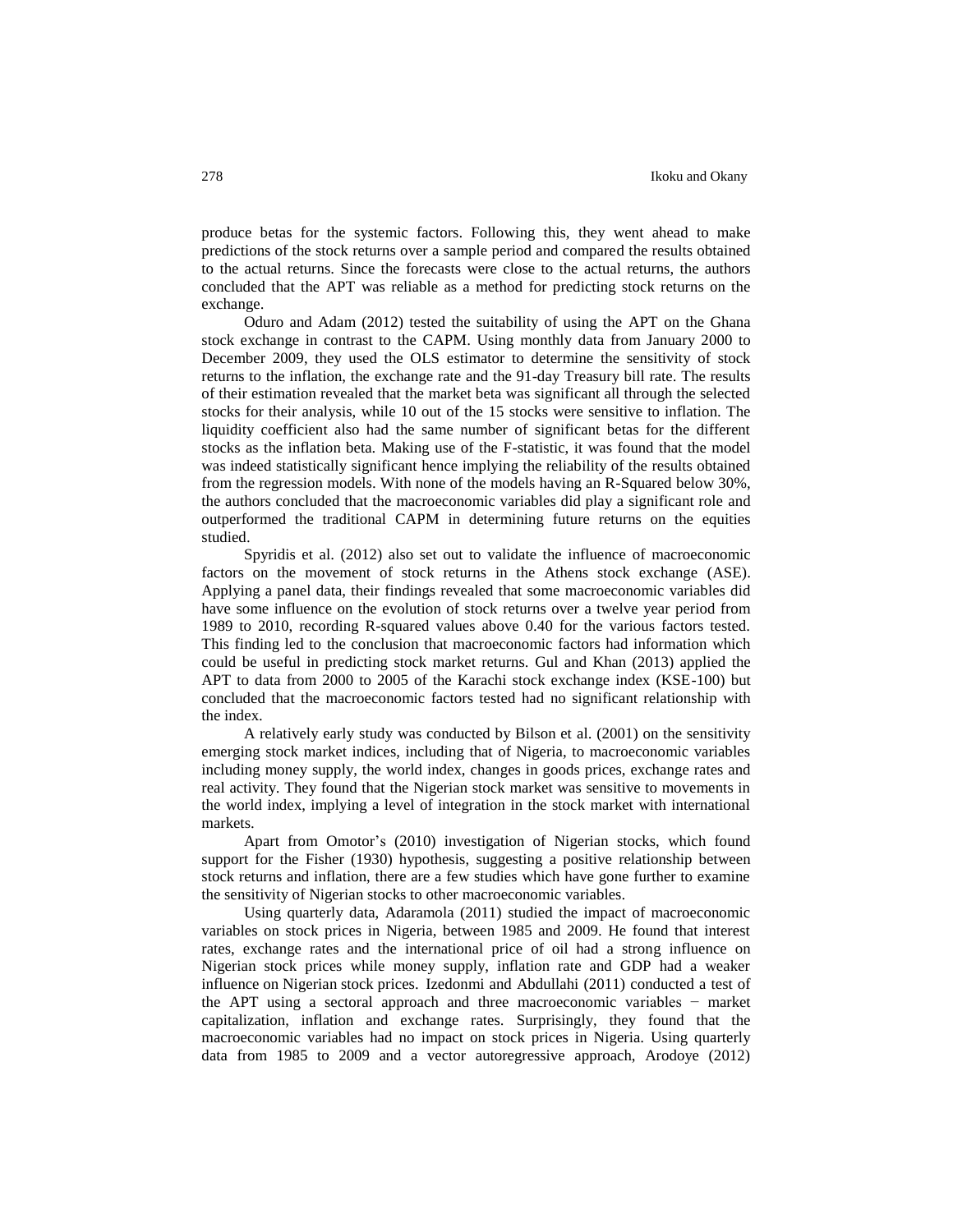investigated the relationship between stock prices, GDP, interest rates and inflation. He found both short run and long run relationships among the variables.

Studying South Africa and Nigeria, Kodongo and Ojah (2012) investigated the pricing of exchange rate risk in these markets, pointing out that this risk was unconditionally priced in the South African stock market with little evidence supporting the pricing of this risk for the All-Share index in Nigeria. They opine that the greater integration of the South African stock market with international economies could be a reason for the inconsistency recorded across the two stock markets.

Furthermore, Bartram and Bodnar (2012) investigated the impact of exchange rate exposure on the returns of equities of non-financial firms across 37 developed and developing nations, finding evidence that there was a higher degree of sensitivity to exchange rate exposure as the firm size increased. Their results also showed that these results were more pronounced in developing economies, including South Africa, than in the developed economies studied.

Finally, Gupta and Modice (2013), employing a predictive framework studied the relationship between the South African stock returns and movements in the macroeconomic variables in a modification of the arbitrage pricing theory. They found that a number of interest rates, money supply and oil production growth did have a significant impact on the evolution of stock returns in the Johannesburg stock exchange. Their out of sample results also showed that both the interest rates and money supply had some predictive power over short horizons while inflation showed a very strong ability to produce forecasts of the stock returns from 6 months and beyond.

These studies are interesting but do not investigate the impact of the EFC on the sensitivity of Nigerian and South African stocks to macroeconomic risk factors. This study goes a long way to throw light on this issue.

#### **III. DATA AND METHODOLOGY**

#### **A. Data Series on Nigeria**

The all-share index (ASI) of the Nigerian Stock Exchange (NSE) was used for this study to measure the sensitivity to a number of macroeconomic factors. Monthly data ranging from January 2003 to December 2012 were obtained from the NSE for this purpose. The macroeconomic factors chosen for this study were the inflation rate, nominal exchange rate between the Naira and U.S. Dollar, gold price, Brent crude price, the interbank rate (short-term interest rate), and the 10-year Treasury bond yield (long-term interest rate). The Central Bank of Nigeria (CBN) was the source of data for the nominal exchange rate and the interbank rate while data on Brent crude and gold prices were obtained from a Bloomberg terminal. Monthly inflation rates used for the study were obtained from the National Bureau of Statistics, and yields on 10-year Treasury bonds were was obtained from the Financial Markets Dealers Association (FMDA) web site.

There were a total of 120 monthly observations, from January 2003 to December 2012, with the exception of the 10-Year Treasury bonds rate which began in July 2007, their date of first issuance.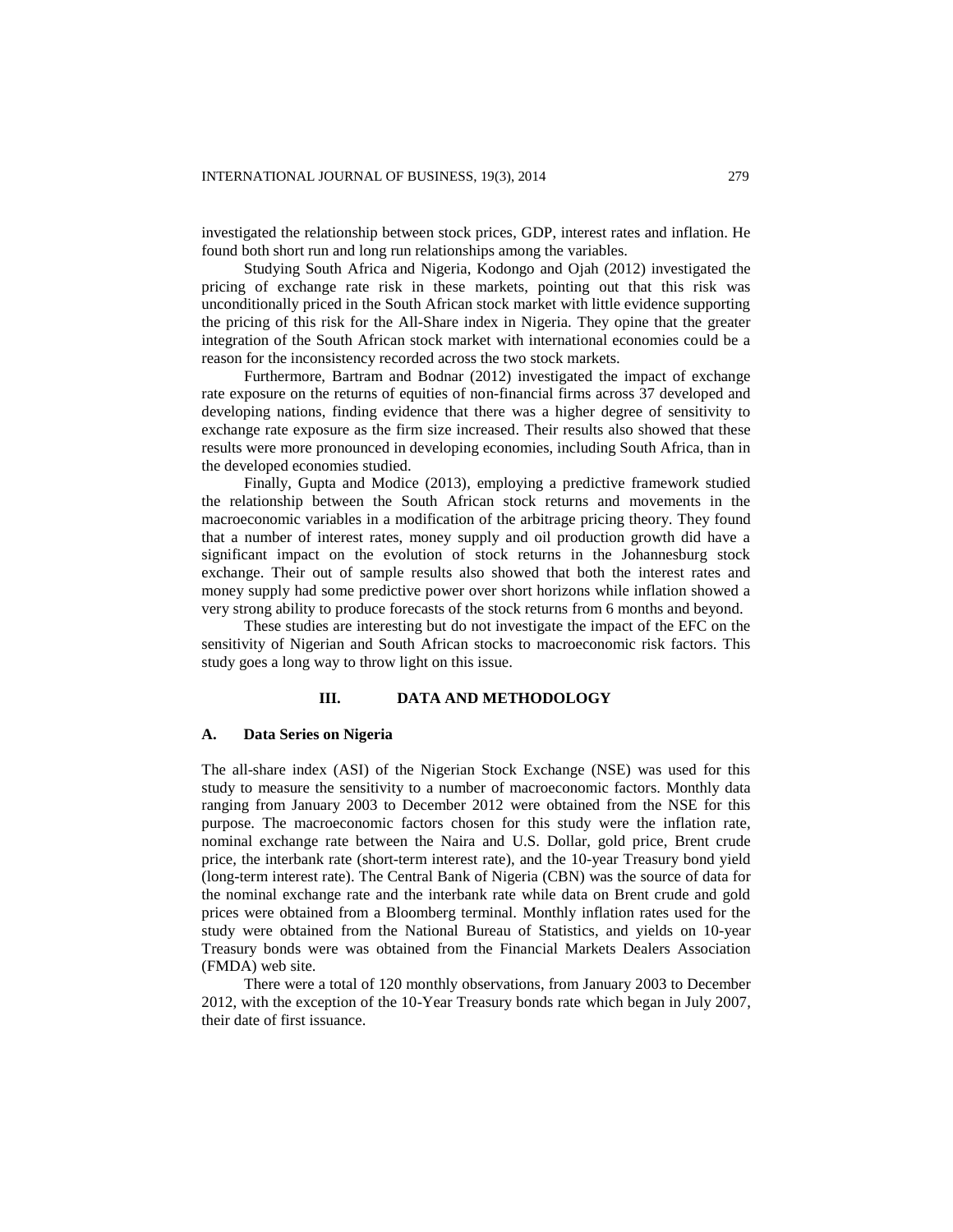### **B. Data Series on South Africa**

For South Africa, we utilized the Johannesburg Stock Exchange's all-share index (JALSH) with the same sample data as the Nigerian analysis, i.e., from January 2003 to December 2012. The corresponding macroeconomic variables used to estimate sensitivities for Nigeria were also used to estimate same for the JALSH including the year-on-year South African inflation rates, 10-Year Treasury bond yields, interbank rate, the exchange rate between the South African Rand and the U.S. Dollar, gold price and Brent crude price.

Historical data on the monthly movements of the JALSH was obtained from the Bloomberg database. However, the rate of inflation, interbank rate, 10-Year Treasury bond yields and the nominal exchange rates were obtained from the Reserve Bank of South Africa. As in the Nigerian case, there were a total of 120 monthly observations.

## **C. Methodology**

In order to determine the sensitivities of the stock markets in these two economies to macroeconomic factors, we ran regressions of the forms given below:

$$
\Delta LOG(ASI) = \beta_0 + \beta_1 \Delta LOG(IBR) + \beta_2 \Delta LOG(EXR) + \beta_3 \Delta LOG(INF) + \beta_4 \Delta LOG(GOLD) + \beta_5 \Delta LOG(BRENT) + \varepsilon
$$
 (1)

$$
\Delta LOG(JALSH) = \beta_0 + \beta_1 \Delta LOG(IBR) + \beta_2 \Delta LOG(EXR) + \beta_3 \Delta LOG(INF) + \beta_4 \Delta LOG(GOLD) + \beta_5 \Delta LOG(BRENT) + \epsilon
$$
 (2)

Where  $\beta_0$  is a constant,  $\beta_1 \cdot \beta_5$  are coefficients representing the sensitivities of the indices to the factors respectively. We ran the regressions with the first differences of the natural logs of the variables, which is analogous to regressing the percentage changes of the dependent variables on the percentage changes of the independent variables, or elasticities.

In order reduce the impact of multicollinearity, we ran separate regressions using short-term rates (IBR) and long-term rates (TBR) as these two variables were highly correlated in the Nigeria data set (see Blalock, 1963).

We divided the data into two equal halves, January 2003 - December 2007 and January 2008 to December 2012, using the first half of the sample to estimate the sensitivity of the indices to the aforementioned macroeconomic factors prior to the recent EFC, and the second half to estimate the sensitivity of the indices to the factors during the EFC. In a bid to minimize autocorrelation in the error terms of the models, we used autoregressive moving average (ARMA) terms in our model estimations. Finally, we determined the significance of the coefficients by using their probability values.

#### **IV. EMPIRICAL RESULTS**

#### **A. Diagnostics Tests**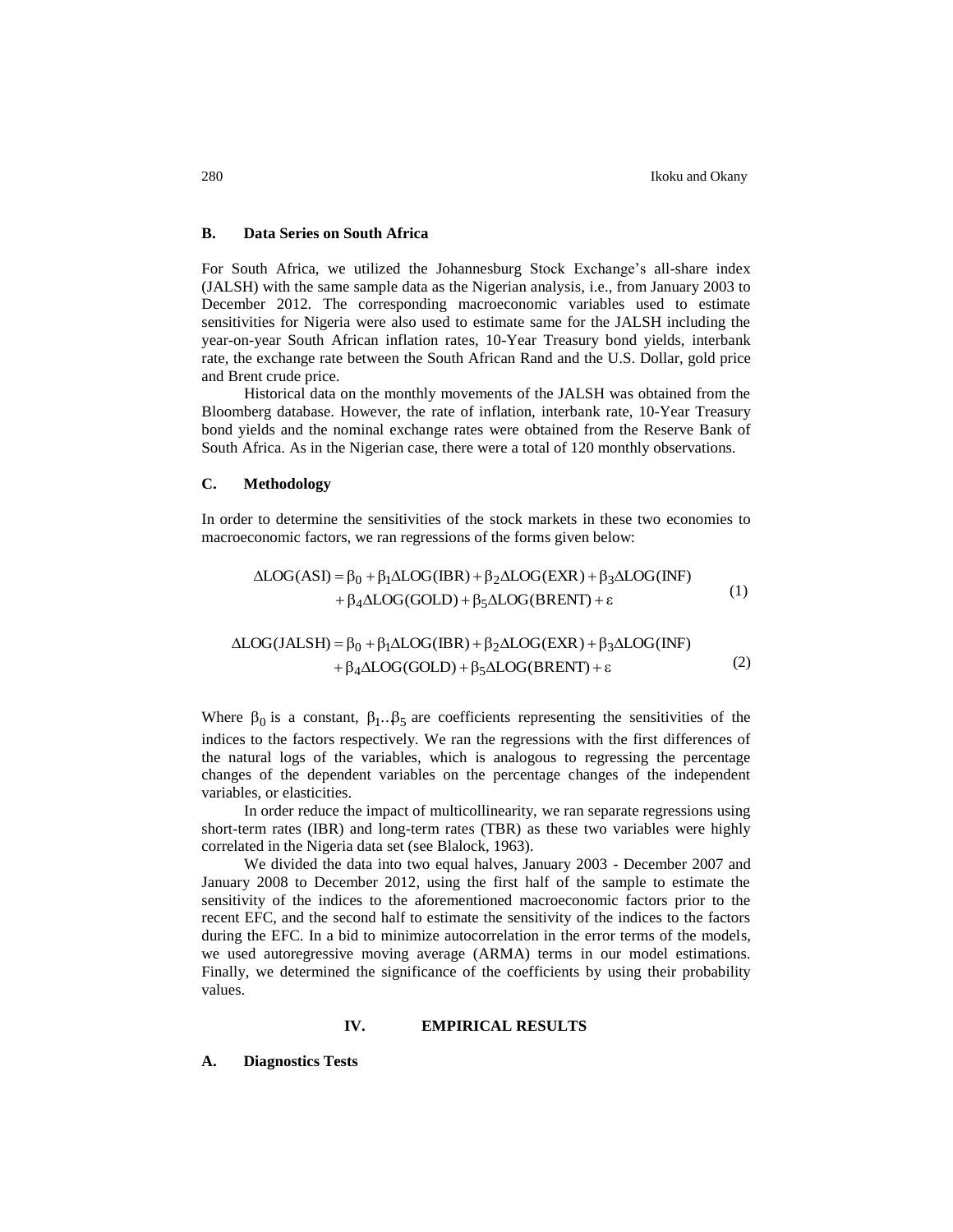The descriptive statistics of the variables used for this study are shown in Table 1. The Nigerian all-share index had a maximum value of 64,848.70 with a mean of 28532.65 over the sample period, while the Johannesburg all-share had a maximum of 39,266.20 and a mean of 23,084.87. The statistics revealed that the JALSH and the Nigerian inflation rate were the only negatively skewed variables while the other variables were either weakly positively skewed or significantly positively skewed. The results from the Jarque-Bera normality test showed that most of the variables failed the normality test with low probability values, rejecting the hypothesis of normality for the NSE's allshare index, Naira-Dollar exchange rate, Nigerian interbank rate, gold price, South African inflation rate, the Rand-Dollar exchange rate, the South African interbank rate and the JSE's all-share index. However, the assumption of normality could not be rejected for the Nigerian inflation rate or Treasury bond yields and the South African Treasury bond yields. Crude oil was weakly normal, with a prob. value of 0.0563.

The correlation coefficients are reported in Table 2. The correlation coefficients between the Nigerian all-share index and the macroeconomic factors tested showed a high and negative value for the correlation between the ASI and exchange rate at - 0.91474, closely followed by -0.60101 between the ASI and inflation. The correlation table shows a very low value between the index and the interbank rate over the sample period. Among the macroeconomic factors however, there is a high correlation between the interbank rate and the Treasury bond rate with a value of 0.7866 which informed our decision to run separate regressions using the two variables. The Johannesburg allshare index (JALSH) on the other hand produced high correlation coefficients with the international macroeconomic variables, including a value of 0.9103 with Brent crude prices and 0.8682 with Gold prices. While the coefficients were not particularly high between the ASI and the interest rates (10-Year Treasury bonds and interbank rate), it did reveal a negative relationship. The relationship among the South African risk factors showed a positive relationship between the two interest rates as well as an insignificant relationship between the inflation rate and the 10-Year Treasury bonds rate.

The test of stationarity in table 3 using both the Augmented Dickey-Fuller test and the Philips-Perron test revealed the presence of a unit root on the levels of all the variables tested with the exception of the Nigerian interbank rate. However, all the variables were adjudged to be stationary at the first differences, or *I*(1).

### **B. Regression Results**

#### **1. Nigerian sensitivities**

In the regression with the interbank rate, as the interest variable, on the pre-EFC sample (January 2003 to December 2007), the ASI was largely insensitive to the macroeconomic variables. The only exception to this is the probability value of 0.0904 on gold prices, indicating a rather weak significance at the 10 per cent level. This is given more credence by the low adjusted  $\mathbb{R}^2$  of 14.66 per cent which implies that very little of the variations of the market prior to the EFC were explained by the variation in the macroeconomic factors.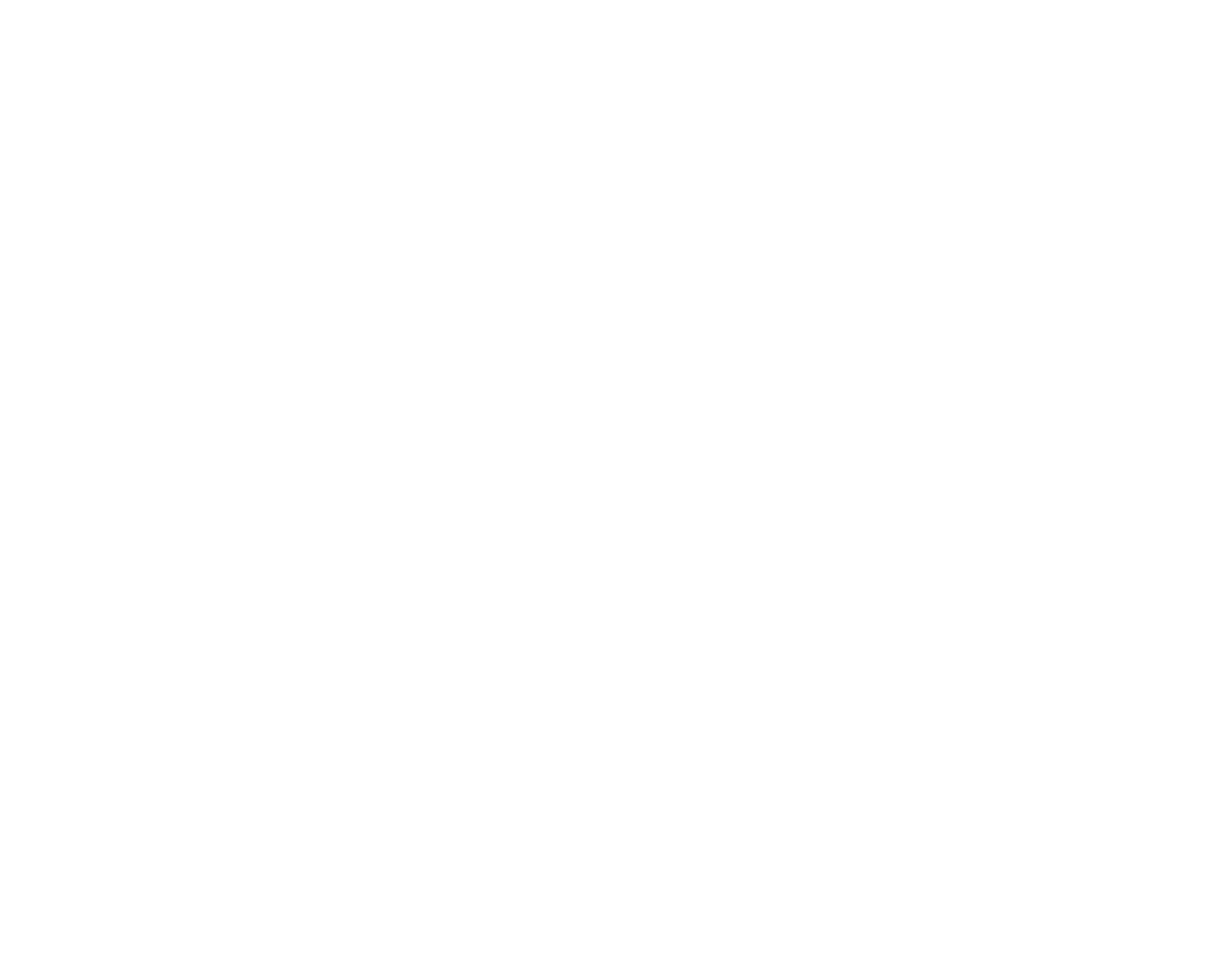INTERNATIONAL JOURNAL OF BUSINESS, 19(3), 2014 ISSN: 1083-4346

|                                |           | <b>INF</b> |                  | EXR     |                 | <b>IBR</b> | TBR    |          |            |        |                                    |        |
|--------------------------------|-----------|------------|------------------|---------|-----------------|------------|--------|----------|------------|--------|------------------------------------|--------|
|                                | ASI       | (NG)       | <b>CRUDE</b>     | (N/\$)  | GOLD            | (NG)       | (NG)   | TBR (SA) | JALSH      |        | IBR $(SA)$ EXR $(R/\$)$ INF $(SA)$ |        |
| Mean                           | 28637.260 | 12.271     | 73.982           | 136.831 | 907.669         | 9.580      | 11.222 | 8.5666   | 23497.860  | 6.484  | 7.389                              | 5.731  |
| Median                         | 24635.910 | 12.400     | 71.410           | 132.360 | 831.150         | 9.630      | 11.199 | 8.450    | 25447.730  | 6.000  | 7.326                              | 5.600  |
| Maximum                        | 64848.700 | 19.400     | 139.830          | 156.550 | 1825.720        | 39.020     | 16.340 | 10.380   | 40482.920  | 12.000 | 10.192                             | 13.700 |
| Minimum                        | 13298.750 | 4.200      | 23.680           | 116.060 | 335.130         | 0.310      | 5.530  | 7.260    | 7510.400   | 3.500  | 5.636                              | 0.100  |
| Std. Dev.                      | 11824.140 | 3.540      | 29.721           | 12.971  | 465.174         | 6.285      | 2.667  | 0.767    | 9000.496   | 2.351  | 0.936                              | 2.891  |
| <b>Skewness</b>                | 1.4679    | $-0.2078$  | 0.136            | 0.070   | 0.509           | 1.404      | 0.014  | 0.369    | $-0.250$   | 0.727  | 0.805                              | 0.527  |
| Kurtosis                       | 4.2724    | 2.876      | 1.976            | 1.651   | 1.898           | 8.076      | 2.413  | 2.513    | 1.928      | 2.577  | 3.699                              | 3.473  |
| Jarque-Bera                    | 52.467    | 0.962      | 5.754            | 9.429   | 11.532          | 172.469    | 0.993  | 3.998    | 7.169      | 11.756 | 15.788                             | 6.850  |
| Probability                    | 0.0000    | 0.618      | 0.056            | 0.009   | 0.003           | 0.000      | 0.609  | 0.136    | 0.028      | 0.003  | 0.000                              | 0.033  |
| Sum                            | 3522383.0 | 1509.3     | 9099.8           | 16830.2 | 111643.3        | 1178.4     | 774.3  | 1053.6   | 2890237.0  | 797.5  | 908.8                              | 704.9  |
| Sum Sq. Dev.17100000000 1528.5 |           |            | 107768.8 20524.4 |         | 26399240 4819.4 |            | 483.6  | 71.8     | 9880000000 | 674.5  | 106.9                              | 1019.5 |
| Observations                   | 123       | 123        | 123              | 123     | 123             | 123        | 69     | 123      | 123        | 123    | 123                                | 123    |

**Table 1** Descriptive statistics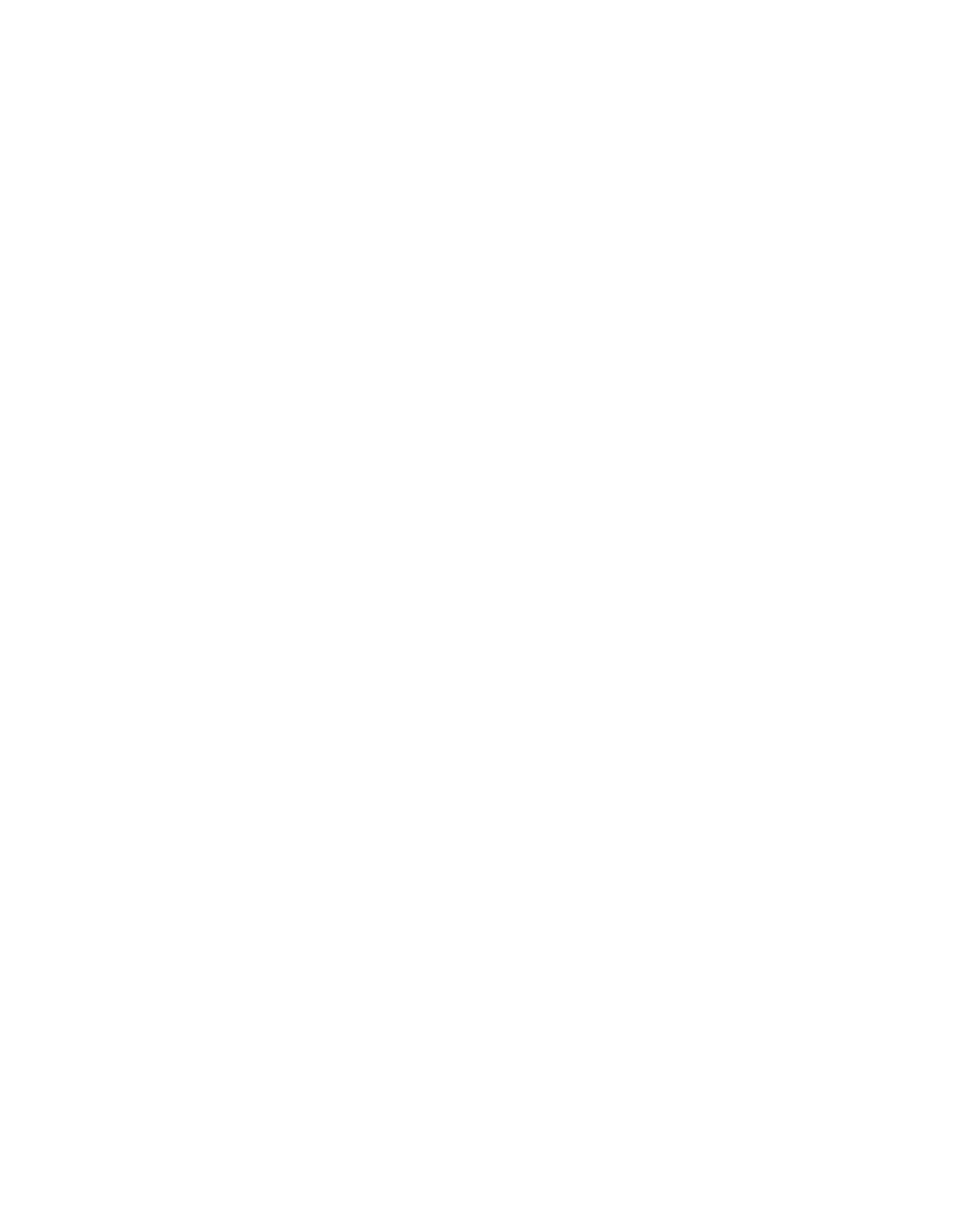|                | onomuon eochielene |              |              |             |             |              |            |  |  |  |
|----------------|--------------------|--------------|--------------|-------------|-------------|--------------|------------|--|--|--|
| <b>NIGERIA</b> | ASI                | <b>CPI</b>   | <b>CRUDE</b> | EXR         | GOLD        | <b>IBR</b>   | <b>TBR</b> |  |  |  |
| ASI            | 1                  |              |              |             |             |              |            |  |  |  |
| <b>CPI</b>     | $-0.601009$        | 1            |              |             |             |              |            |  |  |  |
| <b>CRUDE</b>   | 0.157098           | $-0.219956$  |              |             |             |              |            |  |  |  |
| EXR            | $-0.914739$        | 0.411794     | 0.078286     | 1           |             |              |            |  |  |  |
| <b>GOLD</b>    | $-0.621317$        | 0.216172     | 0.572964     | 0.781728    | 1           |              |            |  |  |  |
| <b>IBR</b>     | $-0.066200$        | 0.062886     | 0.140051     | 0.032823    | 0.180054    | 1            |            |  |  |  |
| TBR            | $-0.070020$        | $-0.009725$  | 0.419065     | 0.10197     | 0.409624    | 0.786582     | 1          |  |  |  |
| <b>SA</b>      | <b>CPI</b>         | <b>CRUDE</b> | EXR          | <b>GOLD</b> | IBR         | <b>JALSH</b> | TBR        |  |  |  |
| <b>CPI</b>     |                    |              |              |             |             |              |            |  |  |  |
| <b>CRUDE</b>   | 0.358215           | 1            |              |             |             |              |            |  |  |  |
| EXR            | 0.620900           | 0.17364      |              |             |             |              |            |  |  |  |
| GOLD           | 0.186903           | 0.82894      | 0.383072     | 1           |             |              |            |  |  |  |
| <b>IBR</b>     | 0.597904           | $-0.40300$   | 0.271756     | $-0.584385$ | 1           |              |            |  |  |  |
| <b>JALSH</b>   | 0.350080           | 0.91029      | 0.298973     | 0.868236    | $-0.428077$ | 1            |            |  |  |  |
| <b>TBR</b>     | 0.095038           | $-0.29021$   | 0.029852     | $-0.320143$ | 0.452832    | $-0.459117$  |            |  |  |  |

| Table 2                  |  |  |  |  |  |  |
|--------------------------|--|--|--|--|--|--|
| Correlation coefficients |  |  |  |  |  |  |

**Table 3** Unit root

|                                           |                                          |                                       | <b>Augmented Dickey Fuller</b> |                                           |                                       |                               |  |
|-------------------------------------------|------------------------------------------|---------------------------------------|--------------------------------|-------------------------------------------|---------------------------------------|-------------------------------|--|
| Null Hypothesis: Variable has a unit root |                                          |                                       |                                | Null Hypothesis: Variable has a unit root |                                       |                               |  |
|                                           |                                          | <b>Levels</b>                         |                                | <b>First Difference</b>                   |                                       |                               |  |
|                                           | McKinnon<br>Prob-Values<br>without Trend | McKinnon<br>Prob-Values<br>with Trend |                                | McKinnon<br>Prob-Values<br>without Trend  | McKinnon<br>Prob-Values<br>with Trend | <b>Test</b><br><b>Results</b> |  |
| <b>SI</b>                                 | 0.2748                                   | 0.6029                                | ASI                            | 0.0004                                    | 0.0025                                | I(1)                          |  |
| <b>JALSH</b>                              | 0.9010                                   | 0.7617                                | JALSH                          | 0.0000                                    | 0.0000                                | I(1)                          |  |
| EXR(N/S)                                  | 0.7142                                   | 0.6313                                | EXR(N/S)                       | 0.0000                                    | 0.0000                                | I(1)                          |  |
| EXR(R/S)                                  | 0.1268                                   | 0.0798                                | EXR(R/S)                       | 0.0000                                    | 0.0000                                | I(1)                          |  |
| INF(NG)                                   | 0.0640                                   | 0.1618                                | INF(NG)                        | 0.0000                                    | 0.0004                                | I(1)                          |  |
| INF(SA)                                   | 0.2412                                   | 0.3719                                | INF(SA)                        | 0.0000                                    | 0.0000                                | I(1)                          |  |
| IBR (NG)                                  | 0.0000                                   | 0.0000                                | IBR (NG)                       | 0.0000                                    | 0.0000                                | I(0)                          |  |
| IBR (SA)                                  | 0.0425                                   | 0.1172                                | IBR (SA)                       | 0.0232                                    | 0.0843                                | I(1)                          |  |
| TBR (NG)                                  | 0.5452                                   | 0.8348                                | TBR (NG)                       | 0.0000                                    | 0.0000                                | I(1)                          |  |
| TBR (SA)                                  | 0.0511                                   | 0.1116                                | TBR (SA)                       | 0.0000                                    | 0.0000                                | I(1)                          |  |
| GOLD                                      | 0.9773                                   | 0.3714                                | GOLD                           | 0.0000                                    | 0.0000                                | I(1)                          |  |
| <b>BRENT</b>                              | 0.3481                                   | 0.0543                                | <b>BRENT</b>                   | 0.0000                                    | 0.0000                                | I(1)                          |  |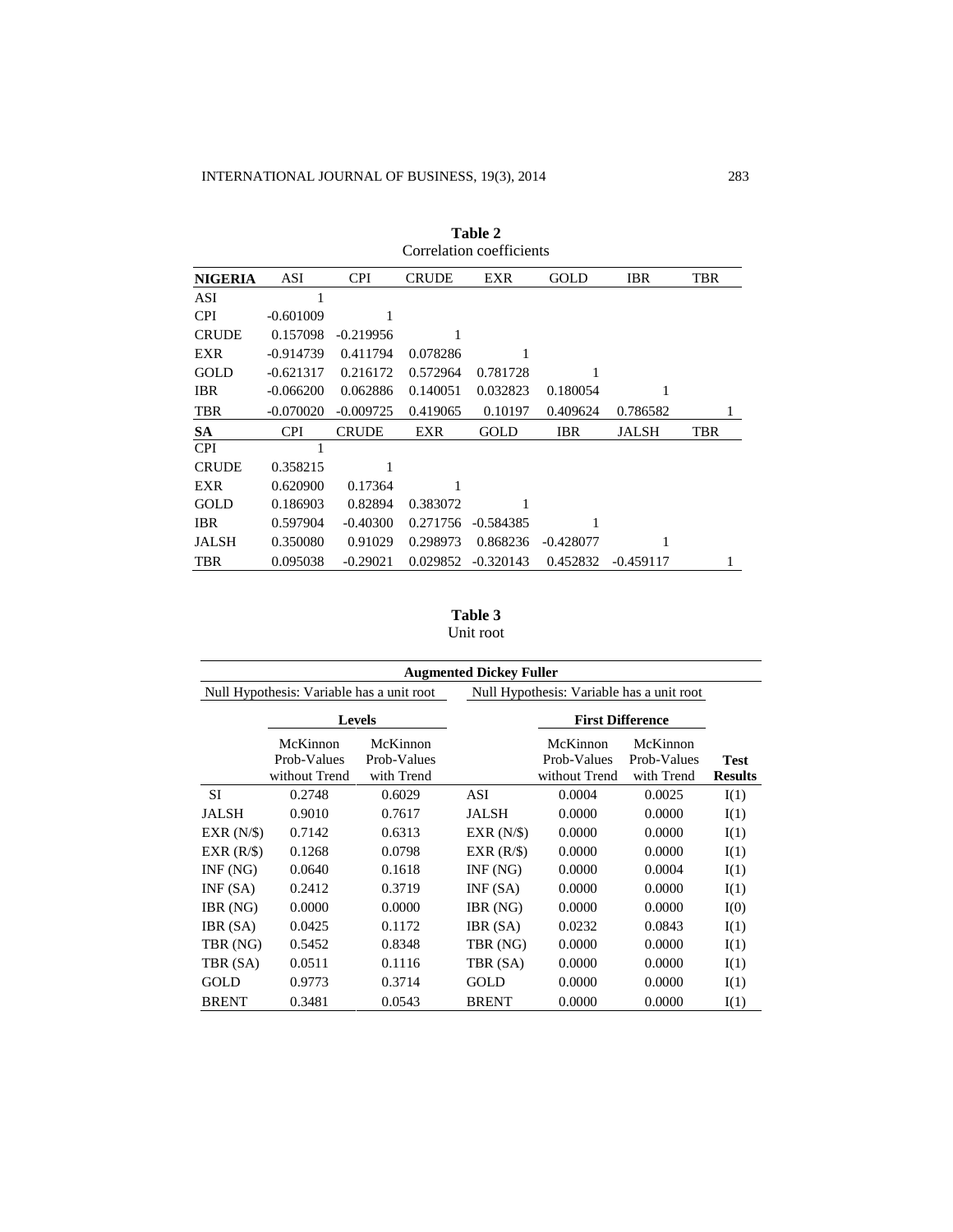|                                                                                        | <b>Philips Perron</b>                    |                                       |              |                                          |                                       |                               |  |  |
|----------------------------------------------------------------------------------------|------------------------------------------|---------------------------------------|--------------|------------------------------------------|---------------------------------------|-------------------------------|--|--|
| Null Hypothesis: Variable has a unit root<br>Null Hypothesis: Variable has a unit root |                                          |                                       |              |                                          |                                       |                               |  |  |
|                                                                                        | <b>Levels</b>                            |                                       |              | <b>First Difference</b>                  |                                       |                               |  |  |
|                                                                                        | McKinnon<br>Prob-Values<br>without Trend | McKinnon<br>Prob-Values<br>with Trend |              | McKinnon<br>Prob-Values<br>without Trend | McKinnon<br>Prob-Values<br>with Trend | <b>Test</b><br><b>Results</b> |  |  |
| ASI                                                                                    | 0.3402                                   | 0.6960                                | ASI          | 0.0000                                   | 0.0000                                | I(1)                          |  |  |
| <b>JALSH</b>                                                                           | 0.8761                                   | 0.6028                                | JALSH        | 0.0000                                   | 0.0000                                | I(1)                          |  |  |
| EXR(N/S)                                                                               | 0.8035                                   | 0.7561                                | EXR(N/S)     | 0.0000                                   | 0.0000                                | I(1)                          |  |  |
| EXR(R/S)                                                                               | 0.0963                                   | 0.0662                                | EXR(R/S)     | 0.0000                                   | 0.0000                                | I(1)                          |  |  |
| INF(NG)                                                                                | 0.1509                                   | 0.3649                                | INF(NG)      | 0.0000                                   | 0.0000                                | I(1)                          |  |  |
| INF(SA)                                                                                | 0.1154                                   | 0.1895                                | INF(SA)      | 0.0000                                   | 0.0000                                | I(1)                          |  |  |
| IBR (NG)                                                                               | 0.0000                                   | 0.0000                                | IBR (NG)     | 0.0001                                   | 0.0001                                | I(0)                          |  |  |
| IBR (SA)                                                                               | 0.2483                                   | 0.5515                                | IBR (SA)     | 0.0000                                   | 0.0000                                | I(1)                          |  |  |
| TBR (NG)                                                                               | 0.4879                                   | 0.7855                                | TBR (NG)     | 0.0000                                   | 0.0000                                | I(1)                          |  |  |
| TBR (SA)                                                                               | 0.0783                                   | 0.1847                                | TBR (SA)     | 0.0000                                   | 0.0000                                | I(1)                          |  |  |
| GOLD                                                                                   | 0.9869                                   | 0.2160                                | GOLD         | 0.0000                                   | 0.0000                                | I(1)                          |  |  |
| <b>BRENT</b>                                                                           | 0.4475                                   | 0.1369                                | <b>BRENT</b> | 0.0000                                   | 0.0000                                | I(1)                          |  |  |

**Table 3 (continued)**

With the EFC sample (January 2008 to December 2012), the sensitivity of the Nigerian equity market to the macroeconomic factors seemed to have improved. The coefficient of the exchange rate factor was estimated at -1.4905 and was highly significant, with a probability value of 0.0053. There was also a highly significant and positive elasticity between the ASI and Brent crude at 0.3297. The elasticities of the other factors were insignificant. The improvement in the explanatory power of the model in the EFC sample is indicated by the higher adjusted  $\mathbb{R}^2$  of 0.3405.

The regression results for the model with the 10-Year Treasury bond yields had a reduced number of observations due to the unavailability of data prior to July 2007, when with 10-year bond was first issued in Nigeria. As a result of this, the elasticities estimated using the TBR for the interest rate variable were effectively generated based on an EFC data set. The results revealed similar findings to those of the model with the interbank rate with significantly negative elasticity for the exchange rate and a positive elasticity for the Brent crude prices with values of -0.9083 and 0.4205, respectively. Unlike the post crisis interbank elasticity model, the TBR elasticity was weakly significant with a probability value of 0.0617 and a coefficient of -0.1713. The adjusted  $R<sup>2</sup>$  of the TBR model was slightly lower than the IBR model, at 0.3183.

### **2. South Africa sensitivities**

Following the same methodology, separate regressions were run for the South African data set, using the interbank rate and the Treasury bond yield. The interbank rate elasticity model showed that, prior to the EFC, there was a positive and very significant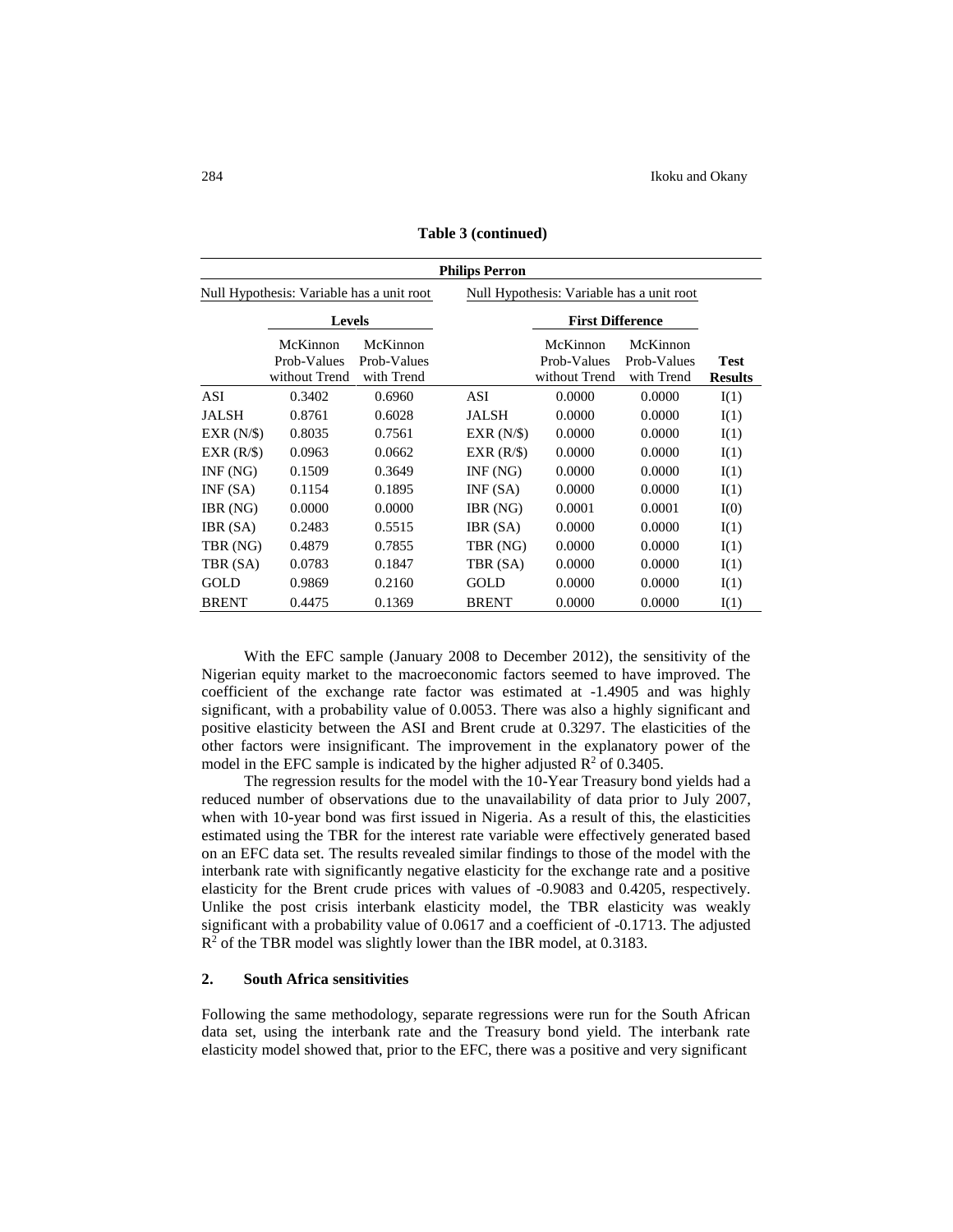|                                              |             | Table 4 |             |        |  |  |  |  |
|----------------------------------------------|-------------|---------|-------------|--------|--|--|--|--|
| Elasticity                                   |             |         |             |        |  |  |  |  |
| Dependent Variable: DLOG(ASI)                |             |         |             |        |  |  |  |  |
| Method: Least Squares                        |             |         |             |        |  |  |  |  |
| Pre-EFC Sample: January 2003 - December 2007 |             |         |             |        |  |  |  |  |
| EFC Sample: January 2008 - December 2012     |             |         |             |        |  |  |  |  |
|                                              | Pre EFC     |         | <b>EFC</b>  |        |  |  |  |  |
|                                              | Coefficient | Prob.   | Coefficient | Prob.  |  |  |  |  |
| $\mathsf{C}$                                 | 0.0305      | 0.0083  | 0.0003      | 0.9759 |  |  |  |  |
| DLOG(IBR)                                    | 0.0008      | 0.8745  | 0.0027      | 0.9149 |  |  |  |  |
| DLOG(INF)                                    | 0.0000      | 0.9209  | $-0.0155$   | 0.8958 |  |  |  |  |
| DLOG(EXR)                                    | 0.7331      | 0.3808  | $-1.4905$   | 0.0053 |  |  |  |  |
| DLOG(CRUDE)                                  | 0.0270      | 0.7513  | 0.3297      | 0.0066 |  |  |  |  |
| DLOG(GOLD)                                   | $-0.2656$   | 0.0904  | $-0.0058$   | 0.9765 |  |  |  |  |
| AR(1)                                        | $-0.9763$   | 0.0000  | $-0.6308$   | 0.0000 |  |  |  |  |
| AR(2)                                        |             |         | 0.4318      | 0.0063 |  |  |  |  |
| AR(3)                                        |             |         | 0.8388      | 0.0000 |  |  |  |  |
| AR(4)                                        |             |         |             |        |  |  |  |  |
| MA(1)                                        | 1.4708      | 0.0000  | 0.5807      | 0.0000 |  |  |  |  |
| MA(2)                                        | 0.4915      | 0.0004  | $-0.5394$   | 0.0000 |  |  |  |  |
| MA(3)                                        |             |         | $-0.9635$   | 0.0000 |  |  |  |  |
| Adj. R-squared                               | 0.1467      |         | 0.3405      |        |  |  |  |  |
| F-Statistic                                  | 2.2246      |         | 3.7689      |        |  |  |  |  |
| <b>AIC</b>                                   | $-2.8639$   |         | $-2.1763$   |        |  |  |  |  |
| <b>SIC</b>                                   | $-2.5444$   |         | $-1.7574$   |        |  |  |  |  |
| Durbin-Watson                                | 2.0505      |         | 2.0728      |        |  |  |  |  |
| Donaudont Variables $D(ACD)$                 |             |         |             |        |  |  |  |  |

Dependent Variable: D(ASI)

Method: Least Squares

Sample: July 2007 - December 2012

|               | <b>10YR-TBR Model</b> |        |  |
|---------------|-----------------------|--------|--|
|               | Coefficient           | Prob.  |  |
| $\mathcal{C}$ | $-0.0070$             | 0.4226 |  |
| DLOG(TBR)     | $-0.1713$             | 0.0617 |  |
| DLOG(NF)      | $-0.0024$             | 0.9806 |  |
| DLOG(EXR)     | $-0.9083$             | 0.0760 |  |
| DLOG(CRUDE)   | 0.4205                | 0.0006 |  |
| DLOG(GOLD)    | $-0.1110$             | 0.5805 |  |
| AR(1)         | 0.2501                | 0.1337 |  |
| AR(2)         | 0.4312                | 0.0007 |  |
| AR(3)         | $-0.5494$             | 0.0000 |  |
| AR(4)         | $-0.2766$             | 0.0315 |  |
| MA(1)         | $-0.4876$             | 0.0000 |  |
| MA(2)         | $-0.5065$             | 0.0000 |  |
| MA(3)         | 0.9722                | 0.0000 |  |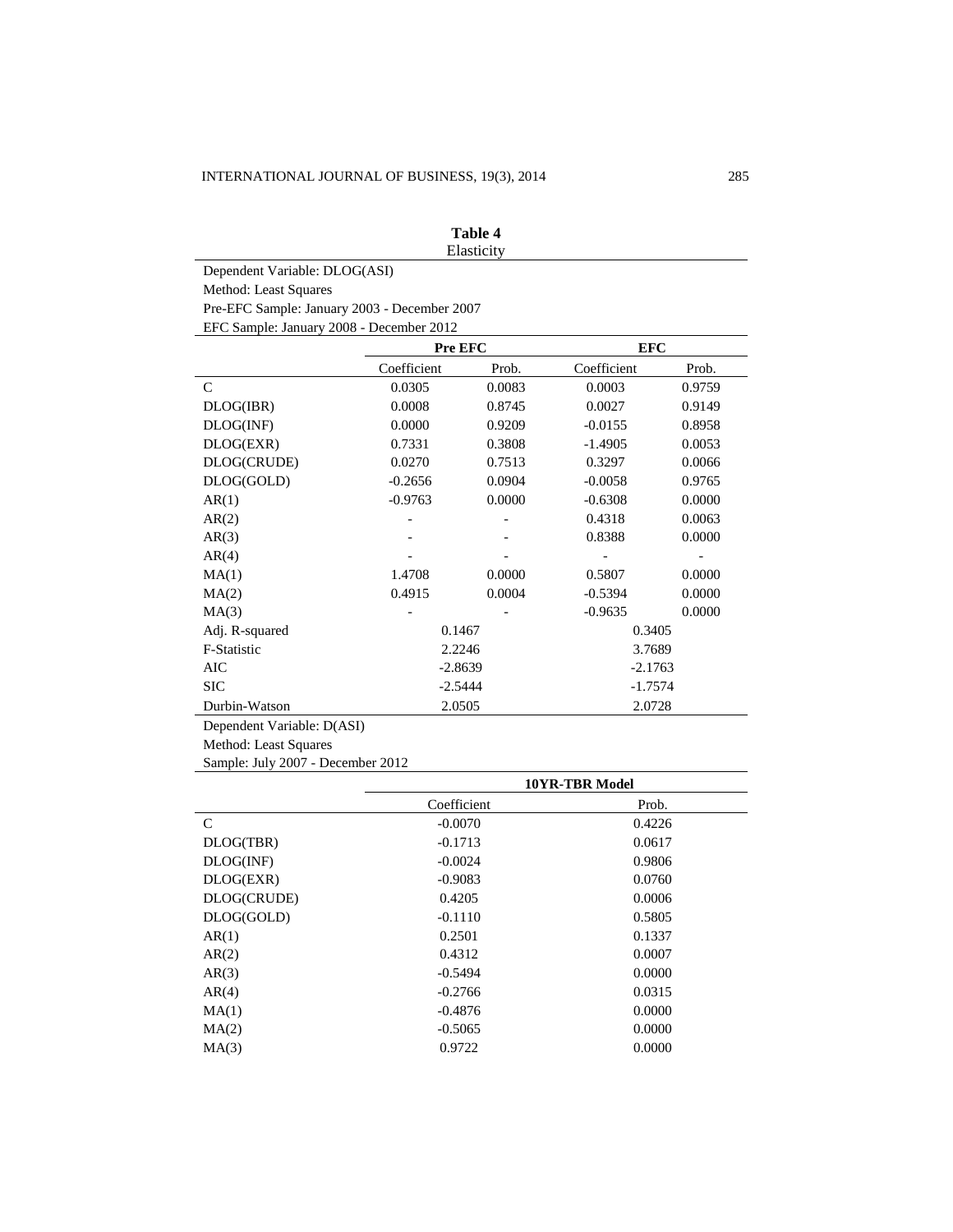| Adj. R-squared | 0.3183    |
|----------------|-----------|
| F-Statistic    | 3.3349    |
| AIC            | $-2.1378$ |
| <b>SIC</b>     | $-1.6879$ |
| Durbin-Watson  | 2.0201    |

sensitivity between the JALSH and gold prices with a coefficient of 0.5121 and a probability value of 0.0002. The elasticity for the exchange rate was also positive at 0.2680 and highly significant; indicating that depreciation in the exchange rate of the Rand led to an increase in the value of the JALSH. The coefficients of the other factors in this model were insignificant. The model had an adjusted  $\mathbb{R}^2$  of 0.4032.

Interestingly, in the EFC sample, the elasticity of the exchange rate became negative with a significant value of -0.2802 while Brent crude recorded a significant elasticity of 0.2321. All the other factors however produced insignificant elasticities, including gold which was highly significant in the earlier sample. The adjusted  $\mathbb{R}^2$  of model improved to 0.5656.

The Treasury bond yield model produced similar results to those recorded for Nigeria TBR elasticity model. Prior to the crisis, the elasticity of the TBR was negative and highly significant with a value of -0.6965. There were also positive and significant elasticity's for the exchange rate, Brent crude price and gold price at 0.1674, 0.0622 and 0.1924 respectively. Inflation, however, was insignificant in this model. This model recorded an adjusted  $\mathbb{R}^2$  of 0.5043.

With the EFC sample, however, only the elasticity of Brent crude price movement was significant in estimating the movement of the JALSH with a value 0.2946. This was also reflected in a lower adjusted  $\mathbb{R}^2$  of 0.4726 after the onset of the EFC.

# **V. INTERPRETATION OF REGRESSION RESULTS**

Our regression results indicate the stock markets of Nigeria and South Africa are not sensitive to short term interest rates. A number of reasons could be adduced for this, including the tendency of sophisticated firms to hedge against adverse movements in short term rates and the fact that the firms which would be most sensitive to short term rates are only a subset of the sample. Ikoku and Hosseini (2013) found some sensitivity to interbank rates among banks in Nigeria, but no sensitivity to interbank rates in the other sectors of the Nigerian stock exchange.

The lack of sensitivity to inflation in the pre- and EFC samples in both Nigeria and South Africa is somewhat surprising but not entirely unexpected. Some studies of the Nigerian equity market have found some sensitivity to inflation (Omotor, 2010; Arodeye, 2012) while others have found no sensitivity to inflation (Adaramola, 2011; Izedonmi and Abdullahi, 2011). Ikoku and Hosseini (2013) found that the Food and Beverage and Insurance sectors were sensitive to inflation, while the Banking and Oil and Gas sectors were not.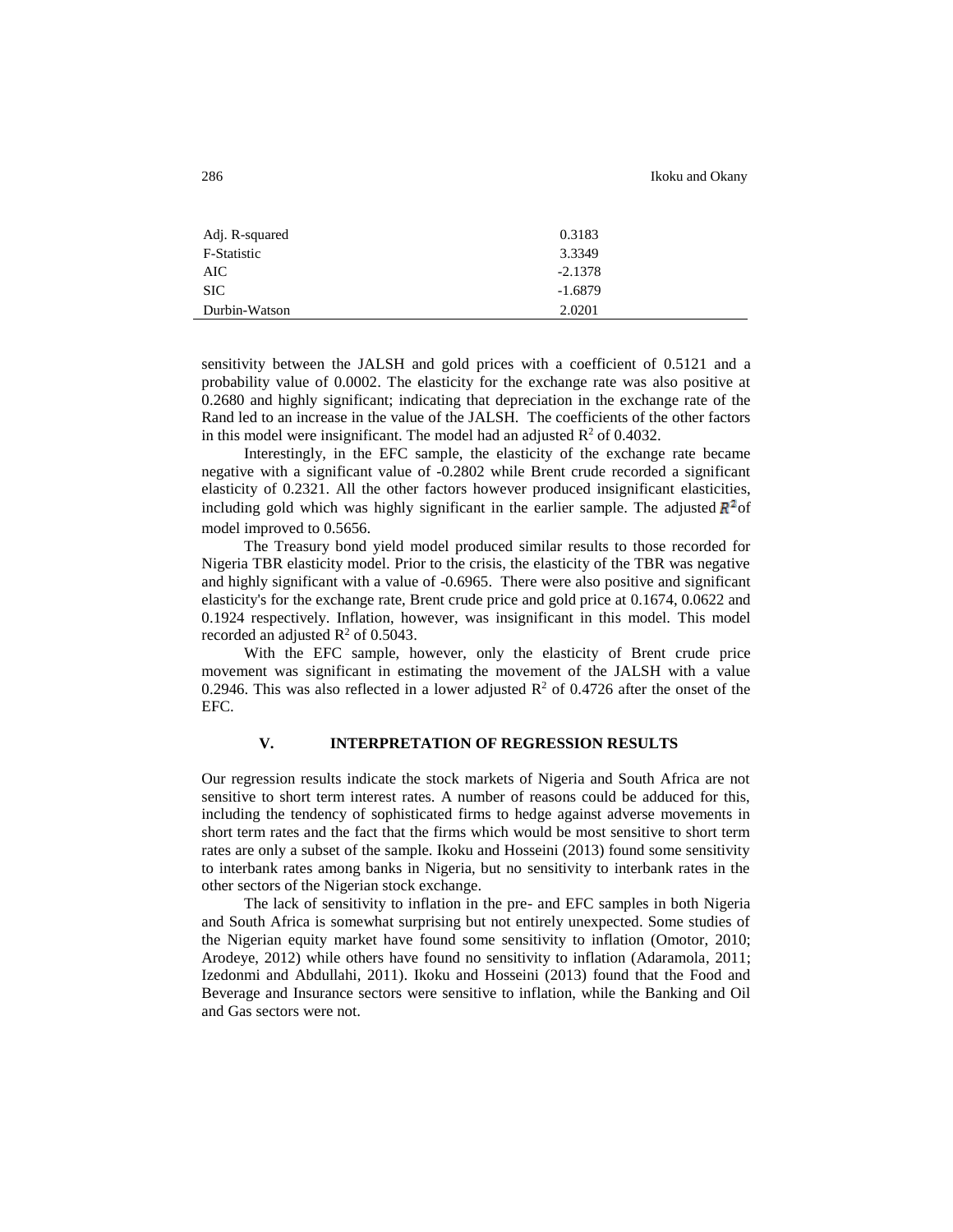| Table 5    |
|------------|
| Elasticity |

Dependent Variable: DLOG(JALSH) Method: Least Squares Pre-EFC Sample: January 2003 - December 2007 EFC Sample: January 2008 - December 2012

|                | Pre EFC     |        | <b>EFC</b>  |        |  |
|----------------|-------------|--------|-------------|--------|--|
|                | Coefficient | Prob.  | Coefficient | Prob.  |  |
| $\mathcal{C}$  | 0.0163      | 0.0000 | 0.0031      | 0.5651 |  |
| DLOG(IBR)      | $-0.8830$   | 0.1571 | 0.0007      | 0.9948 |  |
| DLOG(GOLD)     | 0.5121      | 0.0002 | 0.0487      | 0.5665 |  |
| DLOG(EXR)      | 0.2680      | 0.0035 | $-0.2802$   | 0.0170 |  |
| DLOG(CRUDE)    | 0.0453      | 0.3754 | 0.2321      | 0.0007 |  |
| DLOG(INF)      | $-0.0045$   | 0.5437 | $-0.0446$   | 0.3412 |  |
| AR(1)          |             |        | 0.1139      | 0.4028 |  |
| AR(2)          |             |        | $-0.2504$   | 0.0266 |  |
| AR(3)          |             |        | 0.1118      | 0.2613 |  |
| AR(4)          |             |        | $-0.5506$   | 0.0000 |  |
| MA(1)          | $-0.4673$   | 0.0000 | $-0.3161$   | 0.0000 |  |
| MA(2)          | 0.2795      | 0.0219 | 0.4026      | 0.0000 |  |
| MA(3)          | $-0.0378$   | 0.7478 | $-0.3067$   | 0.0000 |  |
| MA(4)          | $-0.7020$   | 0.0000 | 0.9714      | 0.0000 |  |
| Adj. R-squared | 0.4032      |        | 0.5656      |        |  |
| F-Statistic    | 5.3547      |        | 6.9093      |        |  |
| AIC            | $-3.7679$   |        | .3.6498     |        |  |
| <b>SIC</b>     | $-3.4158$   |        | $-3.1611$   |        |  |
| Durbin-Watson  | 1.6542      |        | 2.0905      |        |  |

Dependent Variable: DLOG(JALSH)

Method: Least Squares

Pre-EFC Sample: January 2003 - December 2007

EFC Sample: January 2008 - December 2012

|             | Pre EFC     |        | <b>EFC</b>  |        |
|-------------|-------------|--------|-------------|--------|
|             | Coefficient | Prob.  | Coefficient | Prob.  |
| C           | 0.0151      | 0.0287 | 0.0055      | 0.2998 |
| DLOG(TBR)   | $-0.6965$   | 0.0000 | $-0.2436$   | 0.1737 |
| DLOG(GOLD)  | 0.1924      | 0.0864 | $-0.0682$   | 0.5070 |
| DLOG(EXR)   | 0.1674      | 0.0396 | $-0.1807$   | 0.1705 |
| DLOG(CRUDE) | 0.0622      | 0.0809 | 0.2946      | 0.0001 |
| DLOG(NF)    | 0.0042      | 0.5129 | 0.0238      | 0.6660 |
| AR(1)       | $-1.3814$   | 0.0000 | 0.2275      | 0.0113 |
| AR(2)       | $-0.8681$   | 0.0004 | $-0.7669$   | 0.0000 |
| AR(3)       | $-0.2449$   | 0.0872 |             |        |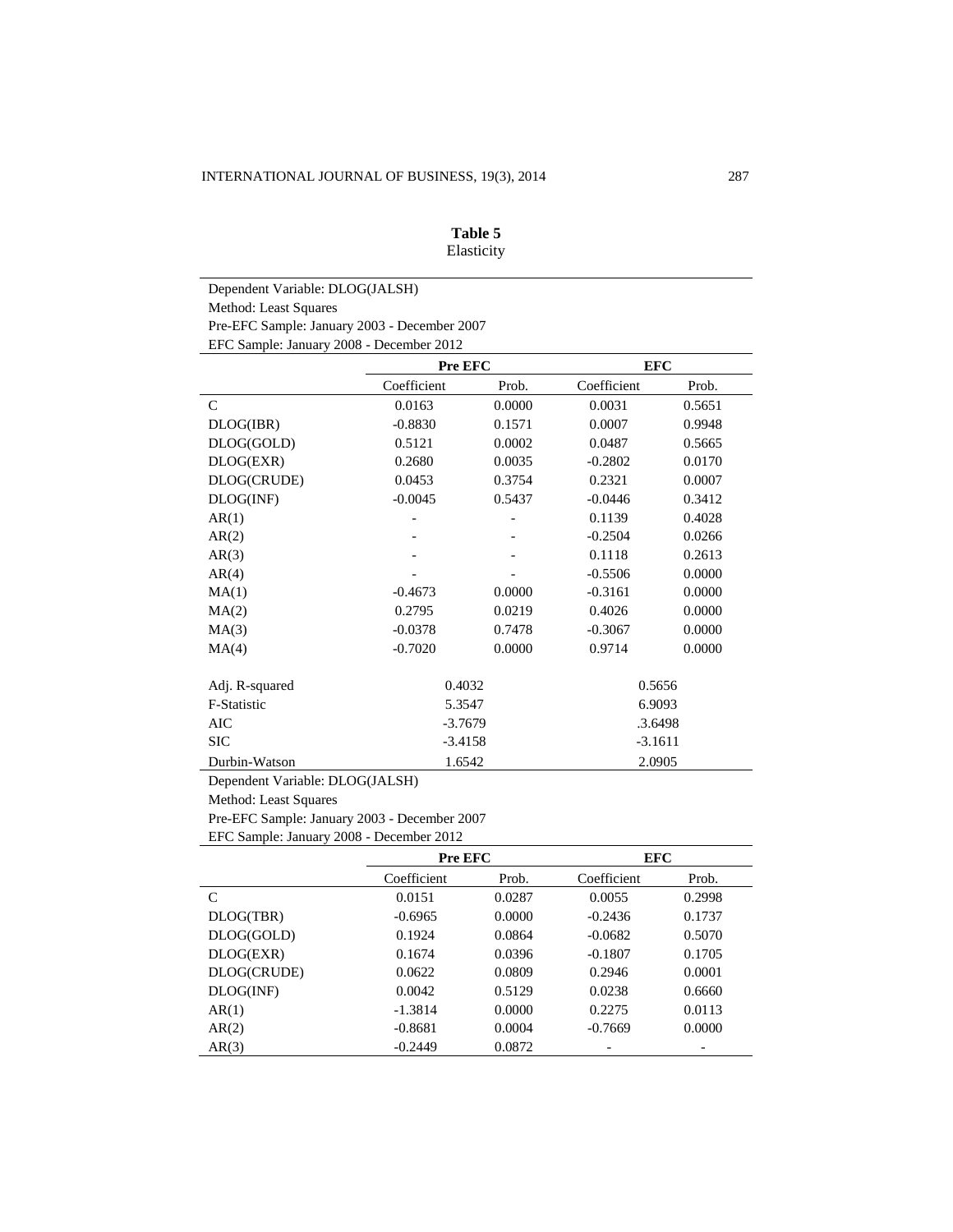| AR(4)              |           | -      |           | $\overline{\phantom{a}}$ |  |
|--------------------|-----------|--------|-----------|--------------------------|--|
| MA(1)              | 1.3447    | 0.0000 | $-0.3835$ | 0.0000                   |  |
| MA(2)              | 1.3382    | 0.0000 | 0.9611    | 0.0000                   |  |
| MA(3)              | 1.2542    | 0.0000 | -         | $\overline{\phantom{a}}$ |  |
| MA(4)              | 0.8771    | 0.0000 | ۰         | $\qquad \qquad$          |  |
| Adj. R-squared     | 0.5043    |        | 0.4726    |                          |  |
| <b>F-Statistic</b> | 5.6627    |        | 6.8753    |                          |  |
| AIC                | $-4.0398$ |        | $-3.5059$ |                          |  |
| <b>SIC</b>         | $-3.5697$ |        | $-3.1568$ |                          |  |
| Durbin-Watson      |           | 1.9416 | 2.0953    |                          |  |

Being an alternative to equity for investors, the price of gold was the only factor which affected the movement of stock prices with a negative sensitivity, implying that foreign investors could have been using gold as a hedging instrument against the volatility of the stock market. The observation of a high adjusted  $\mathbb{R}^2$  in the EFC model also gives credence to this claim; if local investors became more sensitive to variation in macroeconomic factors, this would increase their influence on stock prices.

The negative elasticity of the 10-Year TBR suggests that, with the onset of the EFC, investors fled to the safe haven of long term government bonds after the stock market crash. There is strong evidence of this in Nigeria as yields on government bonds fell to unsustainable levels, far below the rate of inflation. Thus the bursting of the equity market bubble led to the formation of the bubble in the sovereign debt market.

The results observed on the South African data also revealed that, prior to the EFC, there was a positive relationship between the JALSH and the exchange rate and a negative relationship with the onset of the EFC. This may have been due to the influence of deterioration in the exchange rate on the profits of foreign investors.

It is surprising that the South African stock exchange was weakly sensitive to the price of gold before the EFC but not sensitive with the onset of the EFC. Some of the coefficients may have been affected by data problems. Also, Nigeria's stock market seemed to have become more sensitive to the price of crude with the onset of the EFC. The lack of significant elasticities to macroeconomic variables in the stock market could be as a result of omitted explanatory variables which could contain information central to explaining the variations in the stock market (Lyon's and Evans, 1999).

#### **VI. CONCLUSION**

The goal of this study was to determine how the EFC that began in 2008 has affected the sensitivity of the Nigerian and South African stock markets to macroeconomic factors. While there have been a number of studies on the sensitivity of these markets to the macroeconomic risk factors, this is the first paper to examine the impact of the economic and financial crises on the factor loadings. The results are mixed, but suggest a return to fundamentals in determining the trajectory of the Nigerian and South African stock markets with the onset of the EFC.

Further research in this area could investigate the sensitivity of stock markets to the slope of the yield curve (the spread between long-term and short-term interest rates)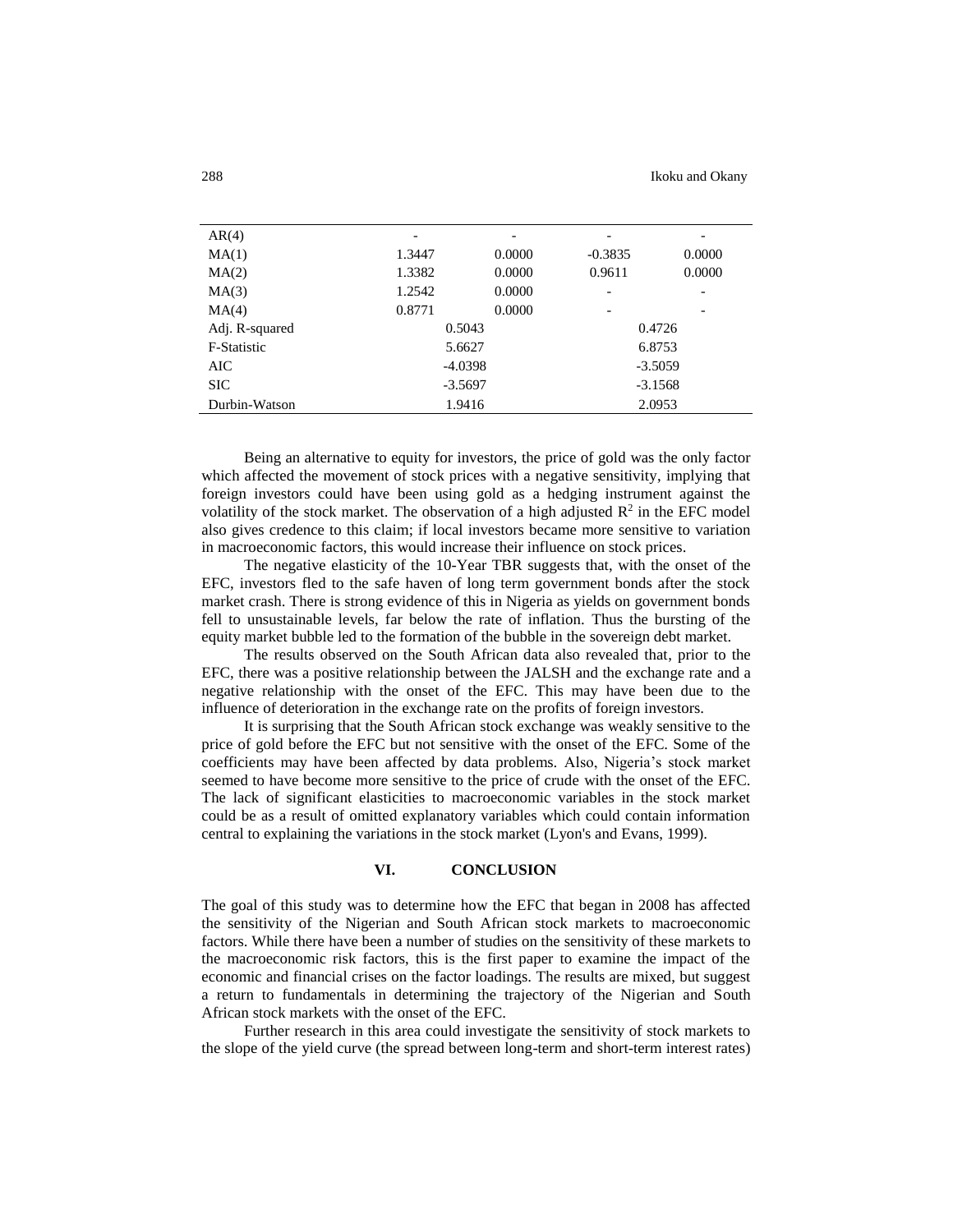and the spread between lending and deposit rates. Also, more work could be done to explore the sensitivities of the various sectors of the market to these macroeconomic risk factors. Different industries could have differing sensitivities to macroeconomic risk factors due to market structure, exposure to foreign trade, and adoption of hedging strategies. Ikoku and Hosseini (2013) is an attempt to conduct such a study of the Nigerian equity market.

### **REFERENCES**

- Adaramola, A.O., 2011, "The Impact of Macroeconomic Indicators on Stock Prices in Nigeria," *Developing Country Studies*, Vol. 1, No.2, pp. 1-14.
- Alam, M., and G.S. Uddin, 2009, "Relationship between Interest Rates and Stock Price: Empirical Evidence from Developed and Developing Countries", *International Journal of Business and Management,* Vol. 4, No. 3, pp. 43 - 51.
- Apergis, N., and S.M. Miller, 2008, "Do Structural Oil-Market Shocks Affect Stock Prices?" *Energy Economics Journal*, Vol. 31, pp. 569 - 575.
- Arodoye, N.L., 2012, "An Econometric Analysis of the Impact of Macroeconomic Variables on Stock Prices in Nigeria: A Vector Autoregressive (VAR) Model Approach," *International Review of Business and Social Sciences*, Vol. 1, No. 8, pp. 63-77.
- Bartram, S.M., and G.M. Bodnar, 2012, "Crossing the Lines: The Conditional Relation between Exchange Rate Exposure and Stock Returns in Emerging and Developed Markets," *Journal of International Money and Finance,* Vol. 31, pp. 766 - 792.
- Bilson, C.M., T.J. Brailsford, and V.J. Hooper, 2001, "Selecting Macroeconomic Variables as Explanatory Factors of Emerging Stock Market Returns," *Pacific-Basin Finance Journal,* No. 9, pp. 401 - 426.
- Blalock, H.M., 1963, "Correlated Independent Variables: The Problem of Multicollinearity," *Oxford Journal of Social Forces,* Vol. 42, Issue 2, pp. 233 - 237.
- Chen, N., R. Roll, and S. Ross, 1986, "Economic Forces and the Stock Market," *Journal of Business*, Vol. 59, No. 3, pp. 383–403.
- Evans, M.D., and R.K. Lyons., 1999, "Order Flow and Exchange Rate Dynamics," *National Bureau of Economic Research working player*.
- Fisher, I., 1930, *The Theory of Interest*, Macmillan, New York.
- Gupta, R., and M.P. Modise, 2013, "Macroeconomic Variables and South African Stock Return Predictability," *Economic Modelling,* No. 30, pp. 612 - 622.
- Gay, R.D, 2008, "Effect of Macroeconomic Variables on Stock Market Returns for Four Emerging Economies: Brazil, Russia, India and China", *International Business and Economics Research Journal,* Vol. 7, No. 3.
- Gul, A., and N. Khan, 2013, "An Application of Arbitrage Pricing Theory on KSE-100 Index: A Study from Pakistan (2000–2005)," *Journal of Business and Management,* Vol. 7. No. 6, pp. 78-84.
- Herve, D.B., B. Chanmalai, and Y. Shen, 2011, "The Study of Causal Relationship between Stock Market Indices and Macroeconomic Variables in Cote d'Ivoire: Evidence Error Correction Models and Granger Causality Test," *International Journal of Business and Management,* Vol. 6, No. 12, pp. 146 - 169.